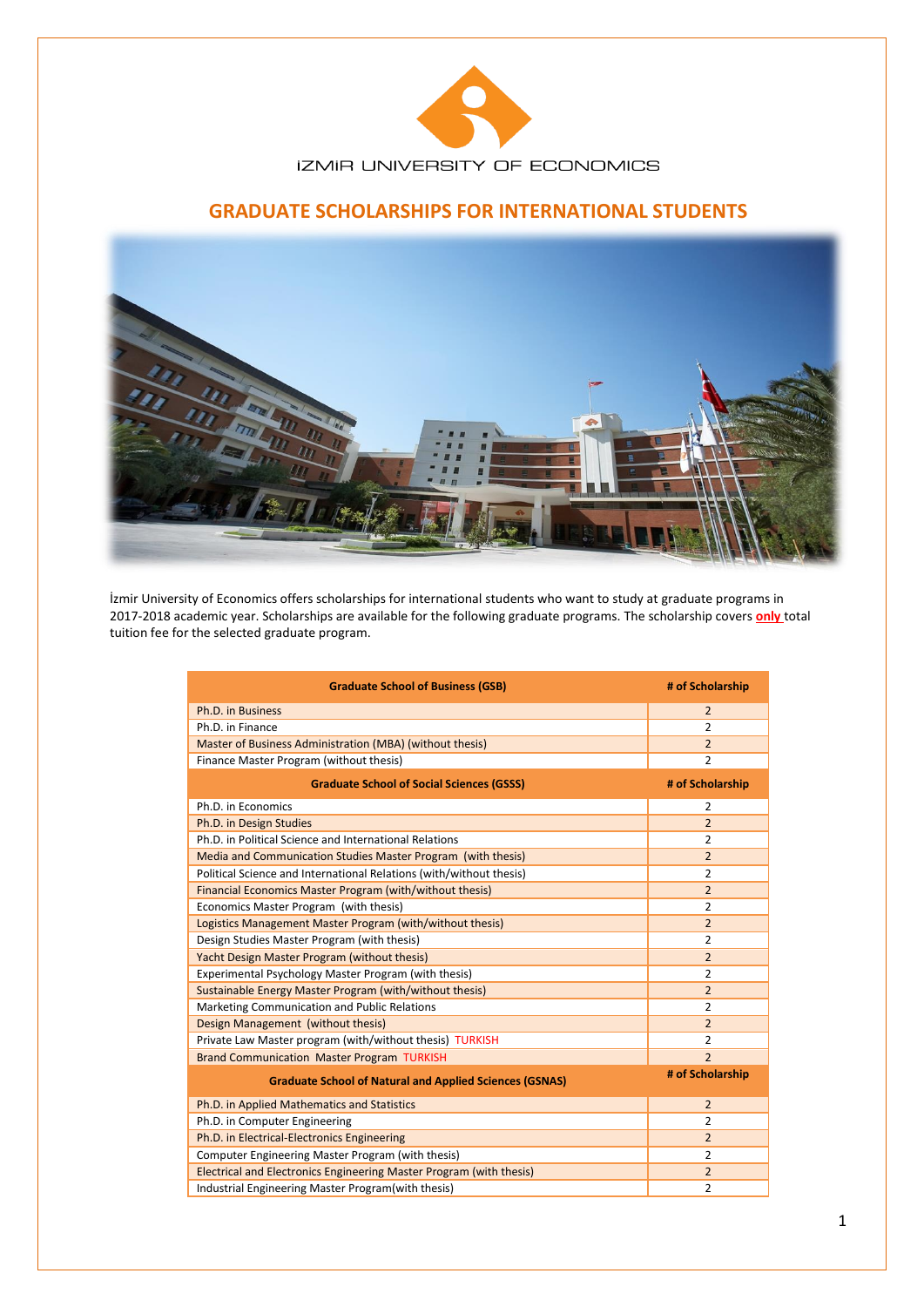| Architecture Master Program (with thesis)                             | $\overline{2}$   |
|-----------------------------------------------------------------------|------------------|
| Applied Statistics Master Program (with thesis)                       | 2                |
| Financial Mathematics Master Program (without thesis)                 | $\overline{2}$   |
| Advanced Architectural Design (without thesis)                        |                  |
| Occupational Health and Safety Master Program(without thesis) TURKISH | $\mathfrak{p}$   |
| Occupational Health and Safety Master Program(with thesis) TURKISH    | $\mathfrak z$    |
| <b>Graduate School of Helath Sciences (GSHS)</b>                      | # of Scholarship |
| Health Institutions Management (Without Thesis) TURKISH               |                  |
|                                                                       |                  |
| <b>Healthcare Quality and Patient Safety (Without Thesis) TURKISH</b> | $\mathfrak{p}$   |
| Healthcare Quality and Patient Safety (With Thesis) TURKISH           | $\mathfrak z$    |
| <b>Reproductive Biology (Without Thesis) TURKISH</b>                  | $\mathfrak{p}$   |

# **Application Requirements for Graduate School of Business (GSB)**

# **For Master Programs**

- Being graduated from an undergraduate degree program of a higher education institution recognized by the Higher Education Council in Turkey (YÖK)
- Getting adequate score from Graduate Management Aptitude Test (GMAT) score (min. 580) (Candidates who have a 5-year work experience do not have to submit GMAT score.)
- $\mathbf{A}$ Being successful at face-to-face or online interviews
- $\mathbf{A}$ Submitting two reference letters
- $\mathbf{A}$ In order to be exempted from English Preparatory Programs, candidates are required to submit an internationally valid exam score specified on Table 1. If the candidate has not taken any of these exams, then s/he can take English Proficiency Exam conducted by İzmir University of Economics.

#### **Table 1: English Language Requirements for Master Programs of GSB**

| <b>TYPE OF EXAM</b>                                          | <b>MIN.SCORE REQUIRED</b><br><b>FOR MASTER PROGRAMS</b> |
|--------------------------------------------------------------|---------------------------------------------------------|
| KPDS (Public Personnel Foreign Language Proficiency Exam)    | 70                                                      |
| ÜDS (Interuniversity Council Foreign Language Exam)          | 70                                                      |
| YDS/e-YDS (Foreign Language Assessment Test)                 | 70                                                      |
| IYS (Izmir University of Economics English Proficiency Exam) | 70                                                      |
| <b>TOEFL-IBT</b>                                             | 84                                                      |
| <b>CAE</b>                                                   | B                                                       |
| <b>CPE</b>                                                   | C                                                       |
| PEARSON-PTE                                                  | 71                                                      |

# **For Phd. Programs**

- Being graduated from an undergraduate or master degree program of a higher education institution recognized by the  $\clubsuit$ Higher Education Council in Turkey (YÖK)
- Getting adequate score from Graduate Management Aptitude Test (GMAT) score (min. 580)
- Scoring an equivalent score at an exam approved by the Interuniversity Board for candidates applying for Ph.D. programs **whose native language is English**
- Scoring an equivalent score at an exam approved by the Higher Education Council for candidates applying for Ph.D. programs **whose native language is not English.**

#### **Table 2: English Language Requirements for Phd. Programs of GSB**

| <b>TYPE OF EXAM</b>                                       | <b>MIN.SCORE REQUIRED</b><br><b>FOR PHD PROGRAMS</b> |
|-----------------------------------------------------------|------------------------------------------------------|
| KPDS (Public Personnel Foreign Language Proficiency Exam) | 70                                                   |
| ÜDS (Interuniversity Council Foreign Language Exam)       | 70                                                   |
| YDS (Foreign Language Assessment Test)                    | 70                                                   |
| TOEFL-IBT                                                 | 84                                                   |
| <b>CAE</b>                                                | B                                                    |
| CPE                                                       | C                                                    |
| <b>PEARSON-PTE</b>                                        | 71                                                   |

Being successful at face-to-face or online interviews

- Submitting 2 reference letters
- Submitting a letter of intention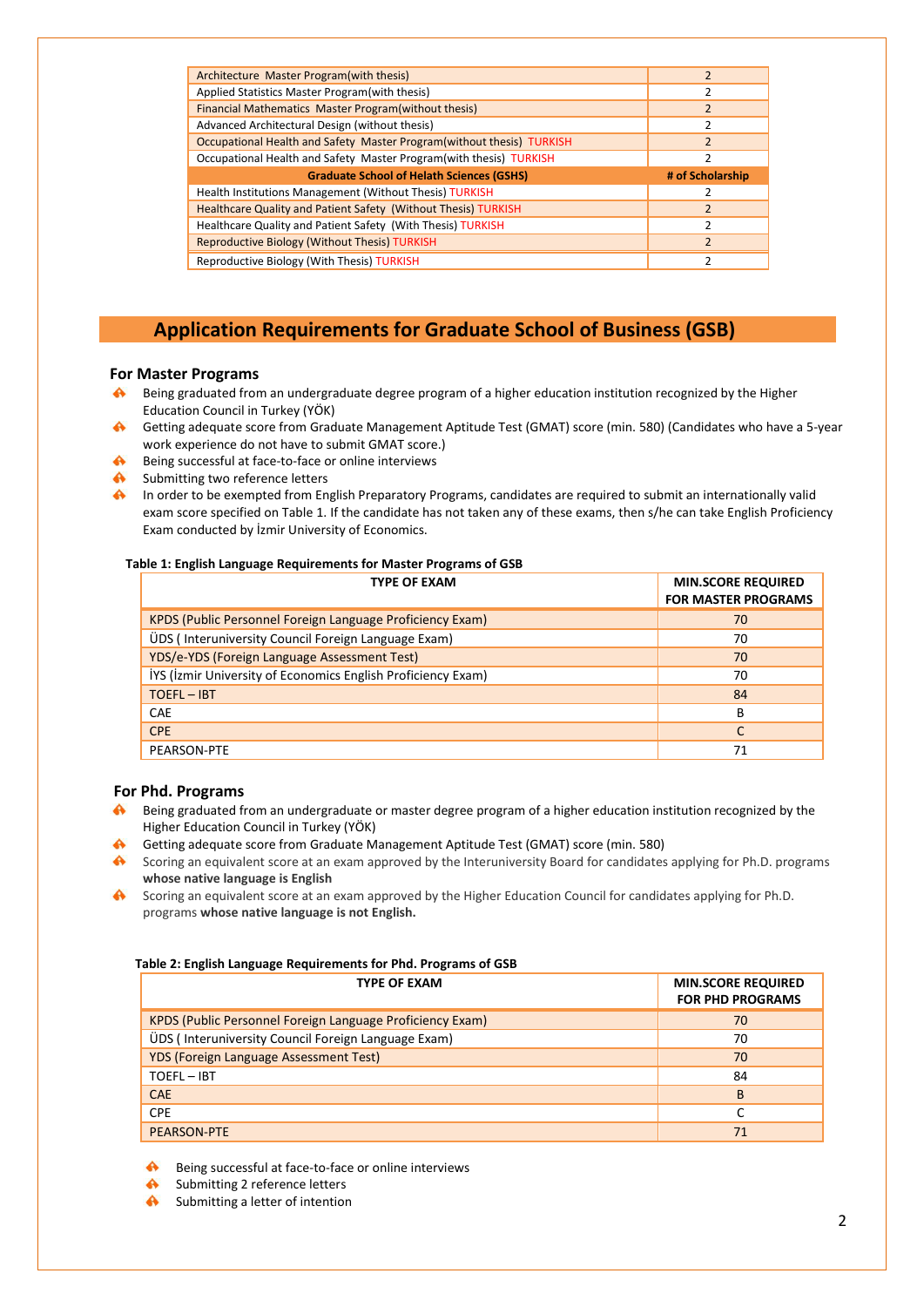# **Application Requirements for Graduate School of Social Sciences (GSSS)**

### **For Master Programs**

- Being graduated from an undergraduate degree program of a higher education institution recognized by the Higher Education Council in Turkey (YÖK)
	- o For Private Law master program, the candidate has to hold a bachelor degree in Law.
	- o For Experimental Psychology master program, the candidate has to hold a bachelor degree in Psychology.
- Getting adequate score either from Graduate Record Examination (GRE-min. Score 151) or Graduate Management Aptitude Test (GMAT-min. 485)
- A Being successful at face-to-face or online interviews
- Submitting two reference letters
- In order to be exempted from English Preparatory Programs, candidates are required to submit an internationally valid exam score specified on Table 3. If the candidate has not taken any of these exams, then s/he can take English Proficiency Exam conducted by İzmir University of Economics.

#### **Table 3: English Language Requirements for Master Programs of GSSS**

| <b>TYPE OF EXAM</b>                                          | <b>MIN.SCORE REQUIRED</b><br><b>FOR MASTER PROGRAMS</b> |
|--------------------------------------------------------------|---------------------------------------------------------|
| KPDS (Public Personnel Foreign Language Proficiency Exam)    | 70                                                      |
| ÜDS (Interuniversity Council Foreign Language Exam)          | 70                                                      |
| YDS/e-YDS (Foreign Language Assessment Test)                 | 70                                                      |
| IYS (Izmir University of Economics English Proficiency Exam) | 70                                                      |
| <b>TOEFL-IBT</b>                                             | 84                                                      |
| <b>CAE</b>                                                   | в                                                       |
| <b>CPE</b>                                                   | C                                                       |
| PEARSON-PTE                                                  | 71                                                      |

#### **For Phd. Programs**

- Being graduated from an undergraduate degree (4-year) program or master degree program (with thesis) of a higher education institution recognized by the Higher Education Council in Turkey (YÖK)
- Getting adequate score either from Graduate Management Aptitude Test (GMAT-min. 580) or Graduate Record Examination (GRE-min.156).
- Scoring an equivalent score at an exam approved by the Interuniversity Board for candidates applying for Ph.D. programs **whose native language is English.** Please see Table 4 for approved English proficiency exams.
- Scoring an equivalent score at an exam approved by the Higher Education Council for candidates applying for Ph.D. programs **whose native language is not English.**

#### **Table 4: English Language Requirements for Phd. Programs of GSSS**

| <b>TYPE OF EXAM</b>                                       | <b>MIN.SCORE REQUIRED</b><br><b>FOR PHD PROGRAMS</b> |
|-----------------------------------------------------------|------------------------------------------------------|
| KPDS (Public Personnel Foreign Language Proficiency Exam) | 70                                                   |
| ÜDS (Interuniversity Council Foreign Language Exam)       | 70                                                   |
| <b>YDS (Foreign Language Assessment Test)</b>             | 70                                                   |
| TOEFL-IBT                                                 | 84                                                   |
| <b>CAE</b>                                                | B                                                    |
| <b>CPE</b>                                                | C                                                    |
| <b>PEARSON-PTE</b>                                        | 71                                                   |

- Being successful at face-to-face or online interviews
- Submitting 2 reference letters
- $\blacktriangle$ Submitting a letter of intention
- Submitting a Phd Proposal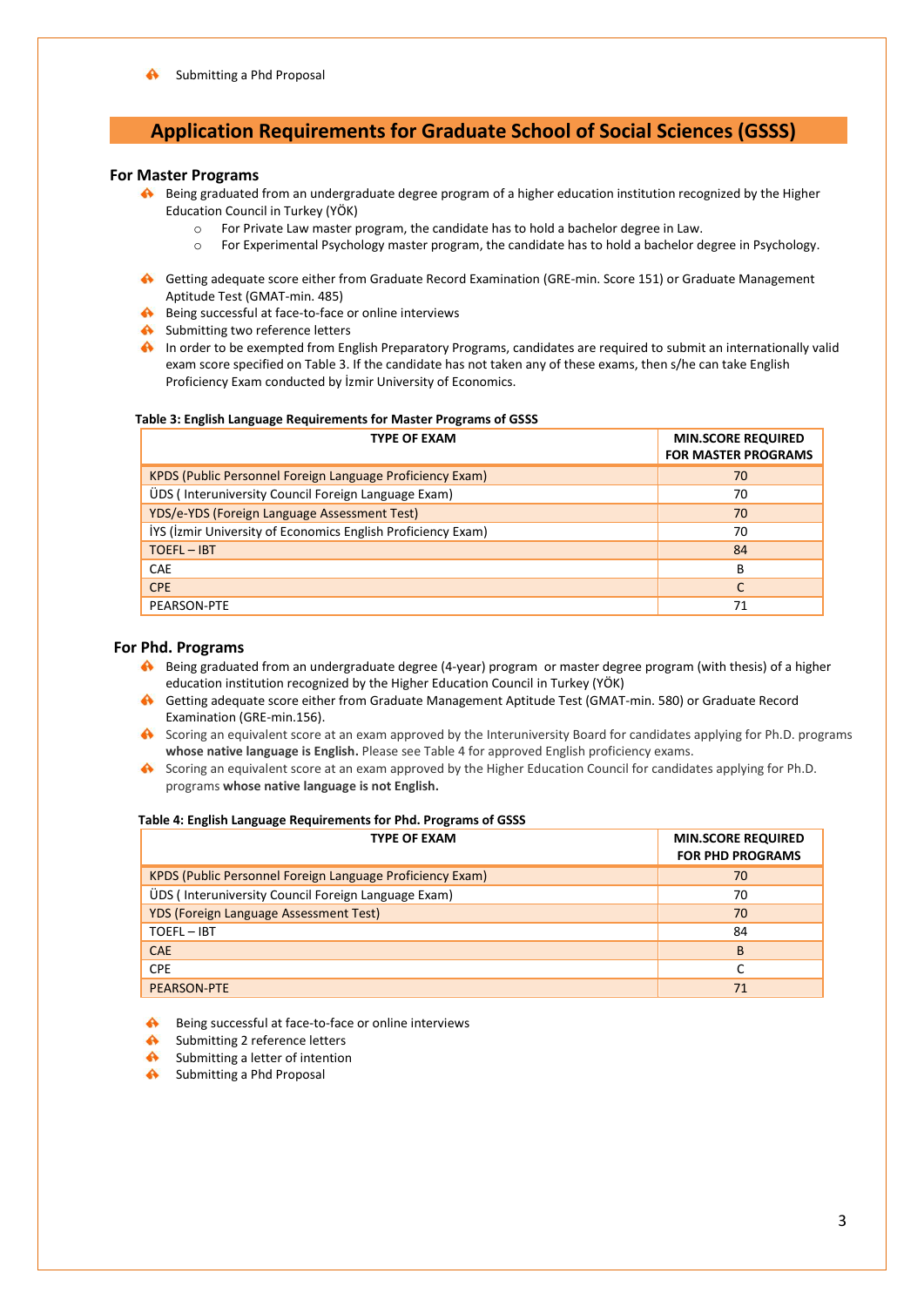# **Application Requirements for Graduate School of Natural and Applied Sciences (GSNAS)**

### **For Master Programs**

- Being graduated from a related undergraduate degree program (4-year) of a higher education institution recognized by the Higher Education Council in Turkey (YÖK)
- Getting adequate score from Graduate Record Examination (GRE- min: 150).
- Being successful at face-to-face or online interviews
- Submitting two reference letters
- In order to be exempted from English Preparatory Programs, candidates are required to submit an internationally valid exam score specified on Table 5.

#### **Table 5: English Language Requirements for Master Programs of GSNAS**

| <b>TYPE OF EXAM</b>                                          | <b>MIN.SCORE REQUIRED</b><br><b>FOR MASTER PROGRAMS</b> |
|--------------------------------------------------------------|---------------------------------------------------------|
| KPDS (Public Personnel Foreign Language Proficiency Exam)    | 70                                                      |
| ÜDS (Interuniversity Council Foreign Language Exam)          | 70                                                      |
| YDS/e-YDS (Foreign Language Assessment Test)                 | 70                                                      |
| IYS (Izmir University of Economics English Proficiency Exam) | 70                                                      |
| $TOEFL - IBT$                                                | 84                                                      |
| <b>CAE</b>                                                   | B                                                       |
| <b>CPE</b>                                                   | C                                                       |
| PEARSON-PTE                                                  | 71                                                      |

### **For Phd. Programs**

- Being graduated from an undergraduate degree program or master degree program (with thesis) of a higher education institution recognized by the Higher Education Council in Turkey (YÖK)
- ₳ Getting adequate score from Graduate Record Examination (GRE). Please see Table 6 for minimum GRE scores.

## **Table 6: GMAT/GRE Requirements for Phd Programs of GSNAS**

| Program                                                  | <b>GRE</b> |
|----------------------------------------------------------|------------|
| Phd Programs for master degree holders                   | 153        |
| Phd Programs for bachelor (undergraduate) degree holders | 156        |

- Scoring an equivalent score at an exam approved by the Interuniversity Board for candidates applying for Ph.D. programs **whose native language is English**
- Scoring an equivalent score at an exam approved by the Higher Education Council for candidates applying for Ph.D. programs **whose native language is not English.** Please see Table 5 for approved English proficiency exams.

### **Table 8: English Language Requirements for Phd. Programs of GSNAS**

| <b>TYPE OF EXAM</b>                                       | <b>MIN.SCORE REQUIRED</b><br><b>FOR PHD PROGRAMS</b> |
|-----------------------------------------------------------|------------------------------------------------------|
| KPDS (Public Personnel Foreign Language Proficiency Exam) | 70                                                   |
| UDS (Interuniversity Council Foreign Language Exam)       | 70                                                   |
| <b>YDS (Foreign Language Assessment Test)</b>             | 70                                                   |
| TOEFL-IBT                                                 | 84                                                   |
| <b>CAE</b>                                                | B                                                    |
| <b>CPE</b>                                                |                                                      |
| <b>PEARSON-PTE</b>                                        | 71                                                   |

Being successful at face-to-face or online interviews  $\clubsuit$ 

- $\blacktriangle$ Submitting 2 reference letters
- $\blacktriangle$ Submitting a letter of intention
- Submitting a Phd Proposal